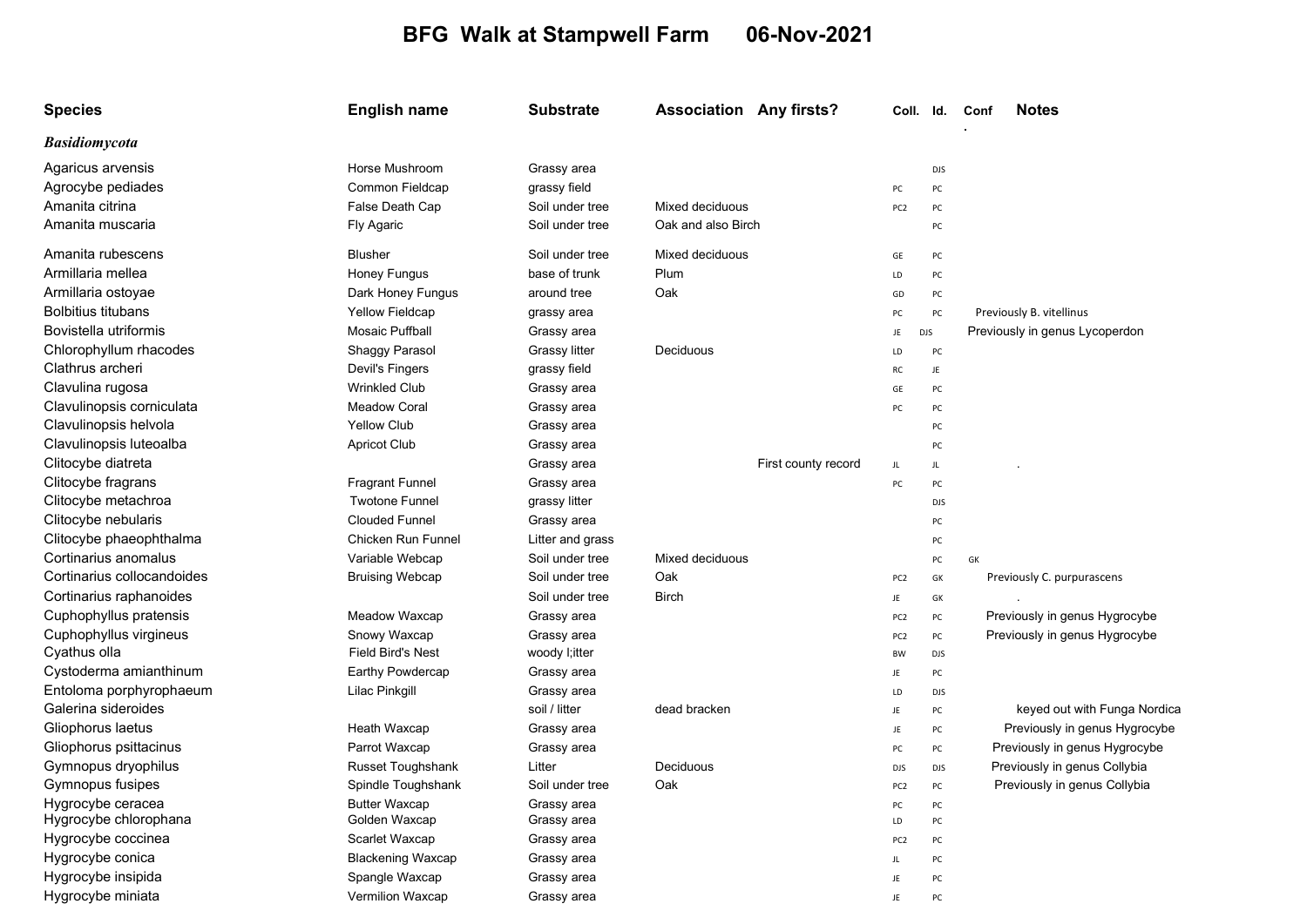| Hygrocybe quieta         | Oily Waxcap                   | Grassy area        |                    | JE              | PC         |                                            |
|--------------------------|-------------------------------|--------------------|--------------------|-----------------|------------|--------------------------------------------|
| Hygrocybe reidii         | Honey Waxcap                  | Grassy area        |                    | JE              | PC         |                                            |
| Peniophorella pubera     |                               | decorticated trunk | Cherry             | <b>CVS</b>      | CVS        | Previously in genus Hyphoderma             |
| Hyphodontia sambuci      | <b>Elder Whitewash</b>        | fallen branch      | Elder              | <b>DJS</b>      | DJS        |                                            |
| Hypholoma fasciculare    | Sulphur Tuft                  | on fallen wood     | Indeterminate wood | GD              | PC         |                                            |
| Laccaria amethystina     | <b>Amethyst Deceiver</b>      | Litter             | Deciduous          |                 | PC         |                                            |
| Laccaria laccata         | Deceiver                      | Litter             | Deciduous          |                 | PC         |                                            |
| Lactarius quietus        | Oakbug Milkcap                | Soil under tree    | Oak                | JE              | PC         |                                            |
| Lactarius serifluus      | Soil under tree               | Oak                |                    | RC              | PC         | Previously L. cimicarius / subumbonatus    |
| Lactarius subdulcis      | Mild Milkcap                  | Soil under tree    | Oak                | RW              | PC         |                                            |
| Lactarius tabidus        | <b>Birch Milkcap</b>          | Soil under tree    | Oak                | JL              | JL.        |                                            |
| Lepiota castanea         | <b>Chestnut Dapperling</b>    | srassy soil        | Oak                | JE              | PC         | <b>DJS</b>                                 |
| Lepiota feline           | <b>Cat Dapperling</b>         | grassy litter      | Oak                | <b>RW</b>       | PC         | DJS                                        |
| Lepista flaccida         | <b>Tawny Funnel</b>           | Litter             | Deciduous          | PC              | PC         |                                            |
| Lepista nuda             | <b>Wood Blewit</b>            | grassy litter      | Deciduous          | JE              | PC         |                                            |
| Lycoperdon perlatum      | <b>Common Puffball</b>        | Grassy area        |                    | RB              | PC         |                                            |
| Lycoperdon pyriforme     | Stump Puffball                | Grassy area        |                    | JE              | PC         | spores globose, smootj, 4um                |
| Lyophyllum decastes      | <b>Clustered Domecap</b>      | Grassy area        |                    | JE              | PC         |                                            |
| Melanoleuca brevipes     | <b>Stunted Cavalier</b>       | Grassy area        |                    | CVS             | PC         |                                            |
| Mycena aetites           | <b>Drab Bonnet</b>            | Grassy area        | GF                 |                 | PC         |                                            |
| Mycena crocata           | Saffrondrop Bonnet            | on wood            | Beech              | DJS             | <b>DJS</b> |                                            |
| Mycena filopes           | <b>Iodine Bonnet</b>          | Litter             |                    | JL              | JL         | PC                                         |
| Mycena flavoalba         | <b>Ivory Bonnet</b>           | Grassy area        |                    | RB              | PC         |                                            |
| Mycena galericulata      | <b>Common Bonnet</b>          | Fallen branch      | Deciduous          | RB              | PC         |                                            |
| Mycena inclinata         | <b>Clustered Bonnet</b>       | Stump              | Oak                | <b>CVS</b>      | CVS        | PC                                         |
| Mycena pura              | Lilac Bonnet                  | Litter             | Deciduous          | GF              | PC         |                                            |
| Mycena rosea             | Rosy Bonnet                   | Litter             | Beech              | PC              | PC         |                                            |
| Mycena vitilis           | <b>Snapping Bonnet</b>        | Grassy area        |                    |                 | PC         |                                            |
| Phellinus pomaceus       | <b>Cushion Bracket</b>        | Living trunk       | Plum               | JE              | PC         |                                            |
| Pluteus phlebophorus     | <b>Wrinkled Shield</b>        | Stump              | Oak                | JE              | <b>DJS</b> |                                            |
| Psilocybe crobula        |                               | Dead stem          | Bracken            | BW              | <b>DJS</b> |                                            |
| Psilocybe semilanceata   | Liberty Cap                   | Grassy area        |                    | PC              | PC         |                                            |
| Rickenella fibula        | Orange Mosscap                | in moss            |                    | LD              | PC         |                                            |
| Russula fellea           | Geranium Brittlegill          | Soil under tree    | Beech              | LD              | PC         |                                            |
| Russula fragilis         | Fragile Brittlegill           | Soil under tree    | Oak                | LD              | PC         |                                            |
| Russula ionochlora       | <b>Oilslick Brittlegill</b>   | Soil under tree    | Mixed deciduous    | LD              | JL         | PC                                         |
| Russula nigricans        | <b>Blackening Brittlegill</b> | Soil under tree    | Beech              | JE              | PC         |                                            |
| Russula ochroleuca       | Ochre Brittlegill             | Soil under tree    | Beech              | JE              | PC         |                                            |
| Scleroderma areolatum    | Leopard Earthball             | Soil under tree    | Oak                | GE              | DJS        |                                            |
| Stereum rameale          |                               | Fallen branch      | Deciduous          | <b>DJS</b>      | DJS        |                                            |
| Stropharia caerulea      | <b>Blue Roundhead</b>         | Grassy area        |                    | JE              | PC         |                                            |
| Tephrocybe anthracophila |                               | soil in path       |                    | PC              | PC         | spores globose, 6um, and finely ornamented |
| Tricholoma fulvum        | <b>Birch Knight</b>           | Soil under tree    | <b>Birch</b>       | PC <sub>2</sub> | PC         |                                            |